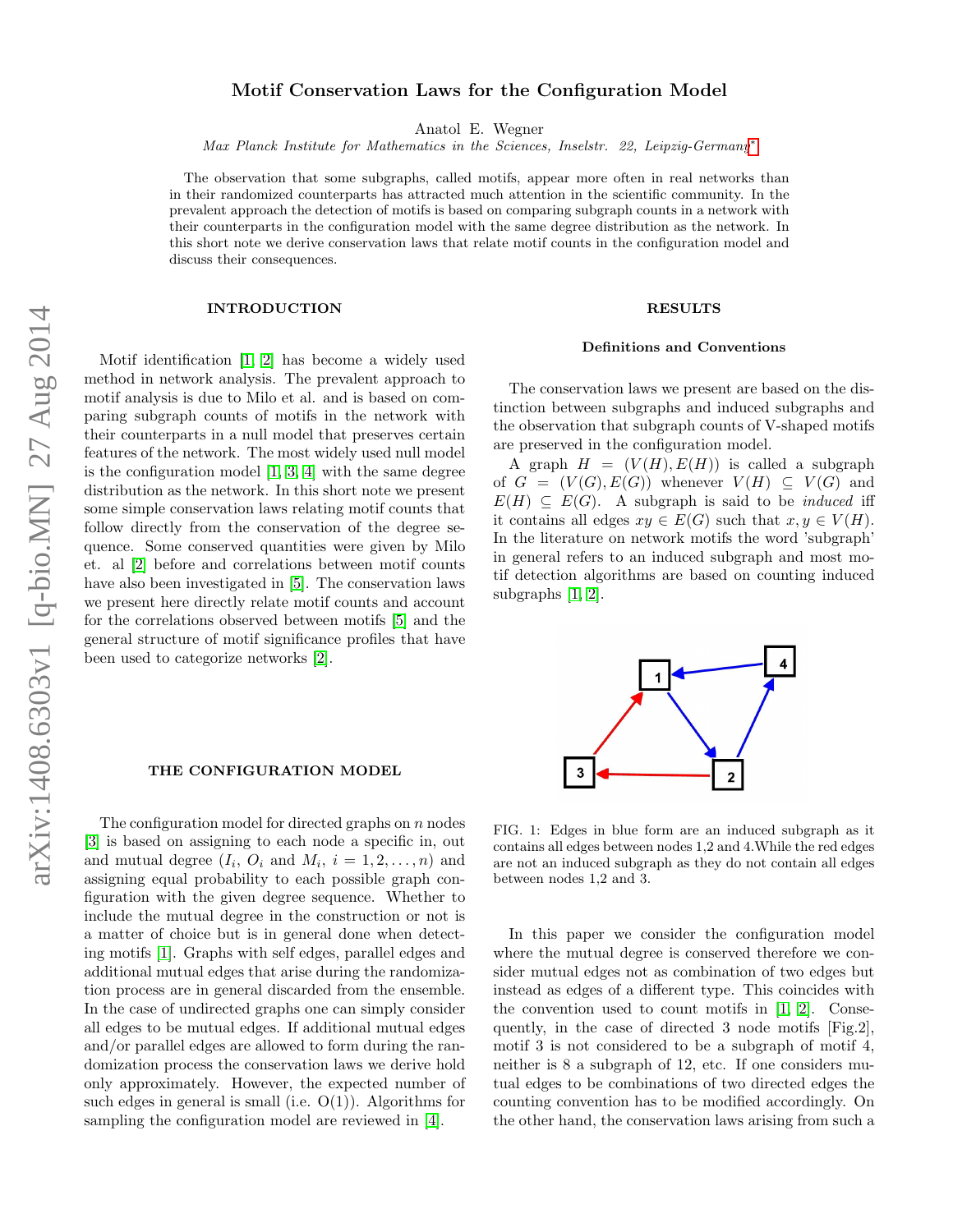counting convention can be shown to be linear combinations of the ones we derive here. Obviously, the number of conservation laws would decrease if the mutual degree sequence is not conserved.



FIG. 2: The 13 directed 3-node motifs

### Conservation laws for directed 3-node motifs

For a graph  $G$  on  $n$  nodes with given in, out and mutual degree sequences  $(I_i, O_i \text{ and } M_i, i=1,2,...,n)$  the subgraph counts of the V-shaped motifs are entirely determined by moments of the degree sequences and are given by:

$$
N_1 = \sum_{i=1}^{n} \left( \begin{array}{c} O_i \\ 2 \end{array} \right) \tag{1}
$$

$$
N_2 = \sum_{i=1}^{n} \left(\begin{array}{c} I_i \\ 2 \end{array}\right) \tag{2}
$$

$$
N_3 = \sum_{i=1}^{n} O_i I_i
$$
 (3)

$$
N_4 = \sum_{i=1}^{n} I_i M_i \tag{4}
$$

$$
N_5 = \sum_{i=1}^{n} O_i M_i
$$
 (5)

$$
N_6 = \sum_{i=1}^n \binom{M_i}{2} \tag{6}
$$

It follows that the subgraph counts of the V-shaped triads are conserved in the configuration model as they are functions of the degree sequences only. Since a subgraph is either an induced subgraph or not, the subgraph count of a given motif is simply the sum of the subgraphs which are induced subgraphs and the ones that are not. Moreover, according to our convention V-shaped subgraphs that are not induced subgraphs have to be contained in some triangle shaped induced subgraph. Again because of the convention all triangle shaped subgraphs are induced subgraphs. Since every triangle shaped subgraph contains a certain number of copies of V-shaped motifs as

subgraphs, we get the following conservation laws where  $N_i$  denotes the subgraph count of motif i and  $n_i$  its induced subgraph count:

$$
N_1 = n_1 + n_7 + n_9 \tag{7}
$$

$$
N_2 = n_2 + n_7 + n_{10} \tag{8}
$$

$$
N_3 = n_3 + n_7 + 3n_8 + n_{11} \tag{9}
$$

$$
N_4 = n_4 + 2n_9 + n_{11} + n_{12} \tag{10}
$$

$$
N_5 = n_5 + 2n_{10} + n_{11} + n_{12} \tag{11}
$$

$$
N_6 = n_6 + n_{12} + 3n_{13} \tag{12}
$$

These conservation laws show that the statistics of the V-shaped motifs are fully determined by the statistics of the triangle shaped motifs. In the supporting material of [\[2\]](#page-2-2) it was shown that there are 9 conserved quantities for the sixteen 3-node motif counts (including the single edged and empty motifs). The conservation laws are also closely related to the reactions proposed in [\[2,](#page-2-2) [5\]](#page-2-5) as they represent analogues of mass conservation laws for these reactions.

### 4 node motifs

In the case of undirected 4-node motifs there is one analogous conservation law for the 3-star motif (motif 1) that follows from the conservation of the degree sequence,  $d_i$ :

$$
\sum_{i=1}^{n} \binom{d_i}{3} = N_1 = n_1 + n_4 + 2n_5 + 4n_6 \tag{13}
$$



FIG. 3: The six 4 node motifs

## DISCUSSION

The motif conservation laws show that in the case of directed 3 node motifs the induced subgraph statistics of the V-shaped motifs are completely determined by the